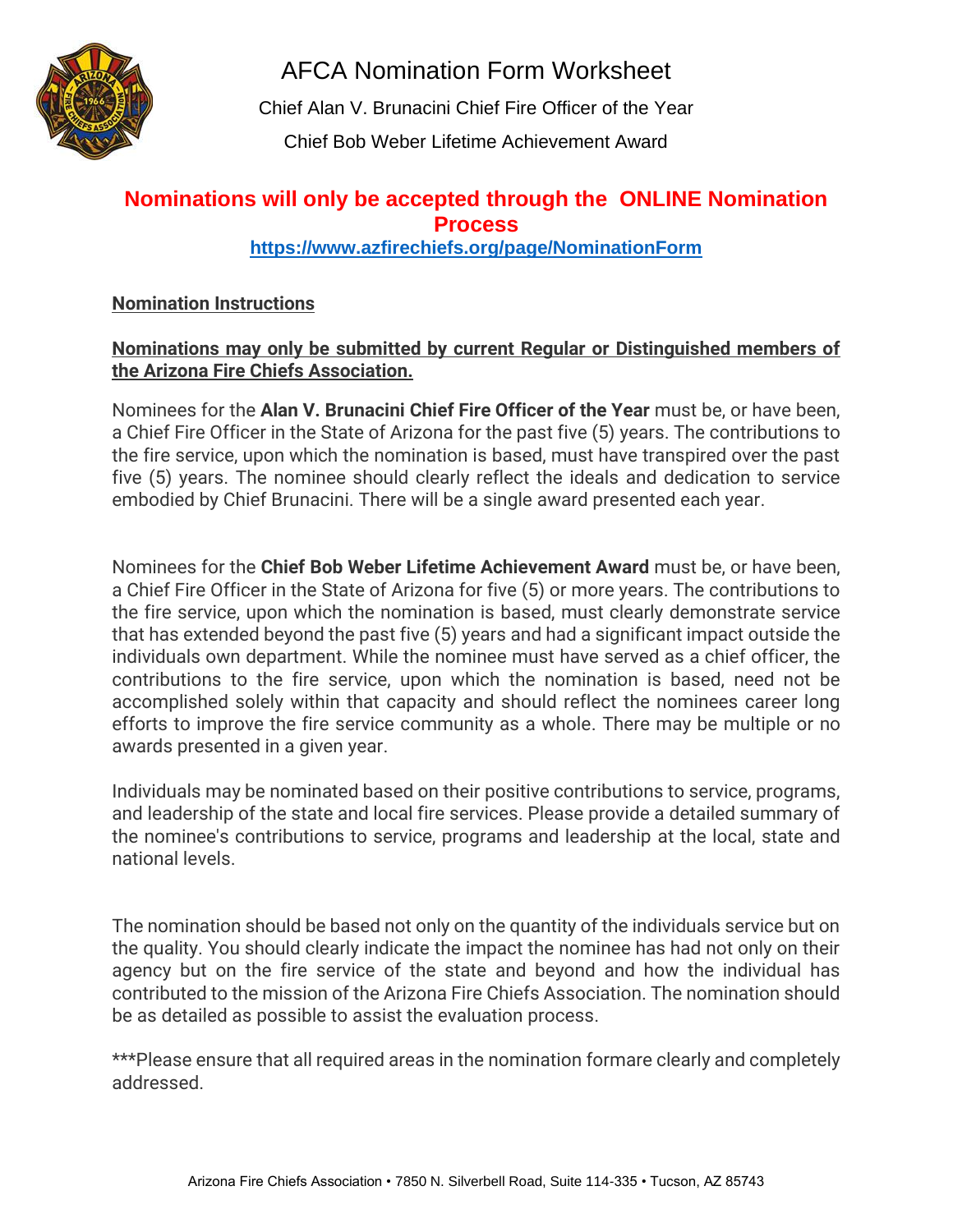

AFCA Nomination Form Worksheet

Chief Alan V. Brunacini Chief Fire Officer of the Year Chief Bob Weber Lifetime Achievement Award

## **Nomination For (check one)**

□ Chief Alan V. Brunacini Chief Fire Officer of the Year

☐ Chief Bob Weber Lifetime Achievement Award

### **Nominee**

Name Click or tap here to enter text.

Mailing Address Click or tap here to enter text.

City, State, Zip Click or tap here to enter text.

Contact phone Click or tap here to enter text.

## **Nomination Categories**

#### **General Background (provide a brief overview of the nominee's background)**

**AFCA** (Describe how the nominee has contributed to the mission of the Arizona Fire Chiefs Association)

Click or tap here to enter text.

**Departmental Contributions** (Describe how the nominee has contributed to improvement of service delivery and/or leadership at the departmental level)

Click or tap here to enter text.

**State/National Contibutions** (Describe how the nominee has served or contributed to improving the fire service at the state and/or national level)

#### Click or tap here to enter text.

**Training/Education** (Describe how the nominee has contributed to fire service professional development, and training . Include a description of programs developed; activity as an instructor, trainer, or educator; development of standards at the state or national level)

#### Click or tap here to enter text.

**Safety** (Describe how the nominee has contributed to improving health, safety, and wellness within the fire service at the local level, within the state or at the national level)